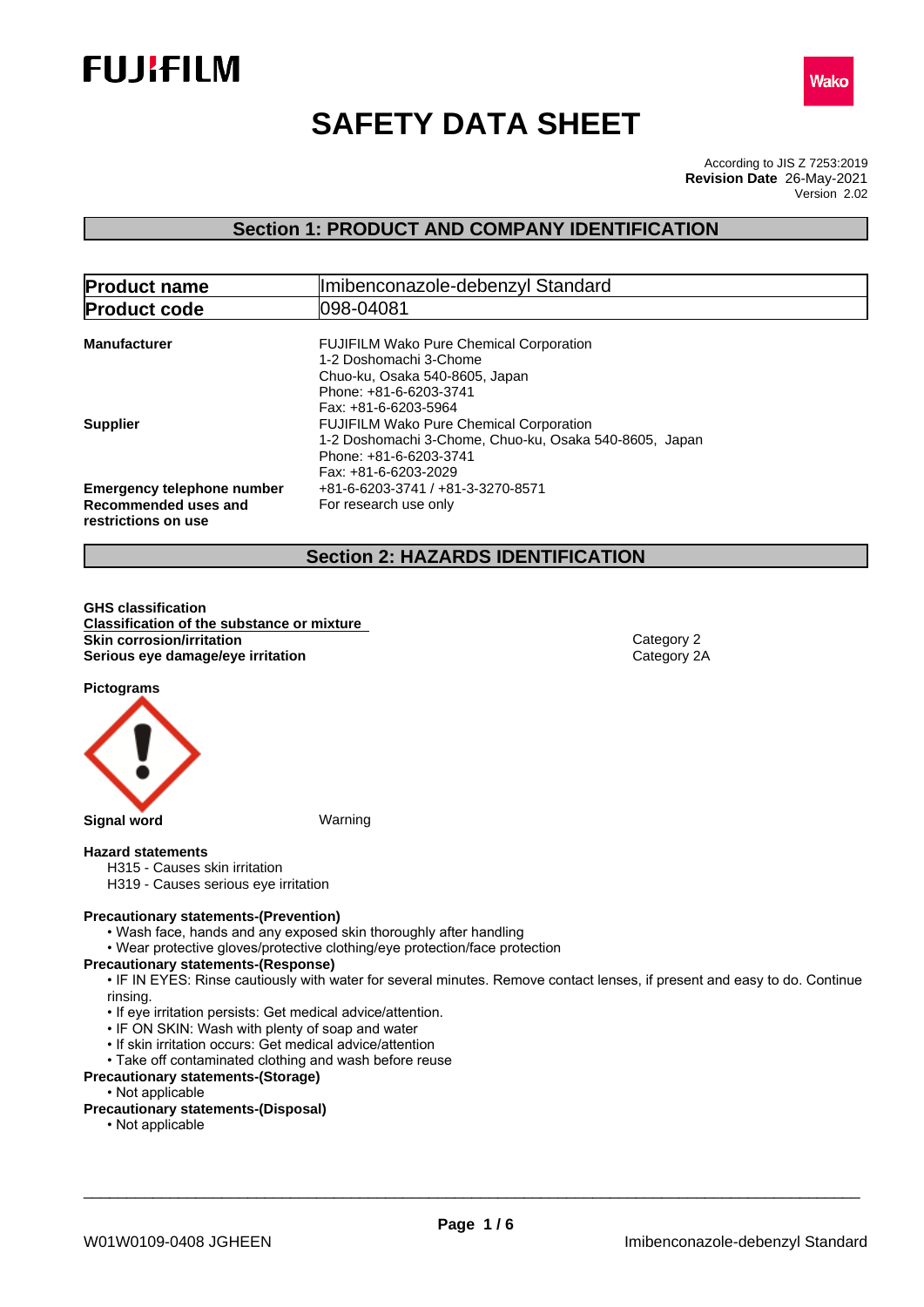#### **Others Other hazards** Not available

# **Section 3: COMPOSITION/INFORMATION ON INGREDIENTS**

**Single Substance or Mixture** Substance

#### **Formula** C10H8Cl2N4O

| <b>Chemical Name</b>      | Weight-% | <b>Molecular weight</b>             | <b>ENCS</b> | <b>ISHL No.</b> | <b>CAS RN</b>    |
|---------------------------|----------|-------------------------------------|-------------|-----------------|------------------|
| I Imibenconazole-debenz I | 99.0     | 1.10<br>$\sim$ $\sim$ $\sim$<br>، ے | N/A         | N/A             | 154221-27-9<br>- |
|                           |          |                                     |             |                 |                  |

**Impurities and/or Additives :** Not applicable

# **Section 4: FIRST AID MEASURES**

#### **Inhalation**

Remove to fresh air. If symptoms persist, call a physician.

#### **Skin contact**

Wash off immediately with soap and plenty of water. If symptoms persist, calla physician.

#### **Eye contact**

IF IN EYES: Rinse cautiously with water forseveral minutes. Remove contact lenses, if present and easy to do. Continue rinsing. Immediate medical attention is required.

#### **Ingestion**

Rinse mouth. Never give anything by mouth to an unconscious person. Call a physician or poison control center immediately. Do not induce vomiting without medical advice.

#### **Protection of first-aiders**

Use personal protective equipment as required.

# **Section 5: FIRE FIGHTING MEASURES**

#### **Suitable extinguishing media**

Water spray (fog), Carbon dioxide (CO2), Foam, Extinguishing powder, Sand

**Unsuitable extinguishing media**

No information available

#### **Specific hazards arising from the chemical product**

Thermal decomposition can lead to release of irritating and toxic gases and vapors.

**Special extinguishing method**

#### No information available

### **Special protective actions for**

**fire-fighters**

Use personal protective equipment as required.Firefighters should wear self-contained breathing apparatus and full firefighting turnout gear.

# **Section 6: ACCIDENTAL RELEASE MEASURES**

#### **Personal precautions, protective equipment and emergency procedures**

For indoor, provide adequate ventilation process until the end of working. Deny unnecessary entry other than the people involved by, for example, using a rope. While working, wear appropriate protective equipments to avoid adhering it on skin, or inhaling the gas. Work from windward, and retract the people downwind.

#### **Environmental precautions**

To be careful not discharged to the environment without being properly handled waste water contaminated.

**Methods and materials for contaminent and methods and materials for cleaning up**

Sweep up and gather scattered particles, and collect it in an empty airtight container.

**Recoverly, neutralization** No information available

**Secondary disaster prevention measures**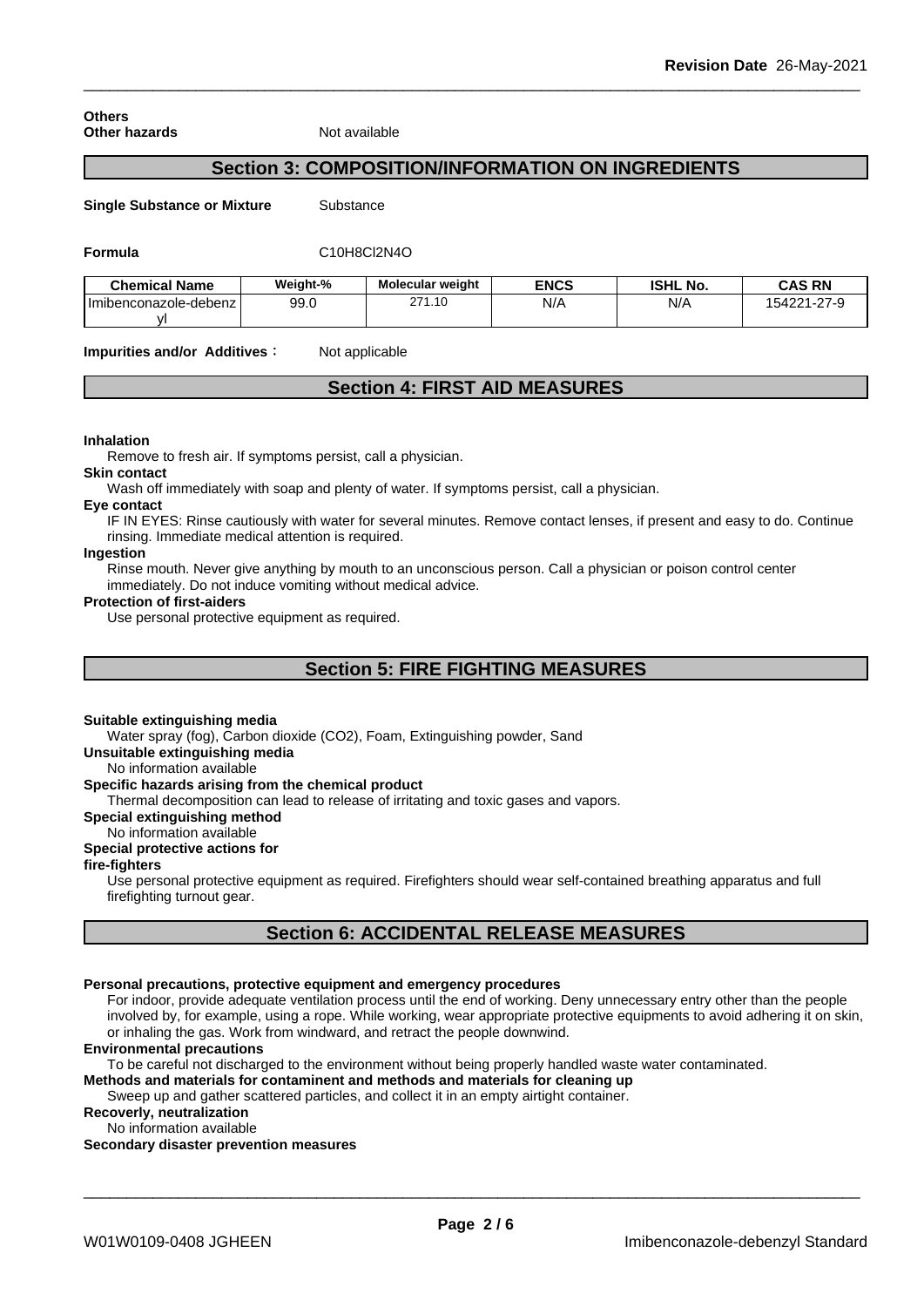Clean contaminated objects and areas thoroughly observing environmental regulations.

# **Section 7: HANDLING AND STORAGE**

### **Handling Technical measures** Avoid contact with strong oxidizing agents. Use with local exhaust ventilation. **Precautions** Do not rough handling containers, such as upsetting, falling, giving a shock, and dragging. Prevent leakage, overflow, and scattering. Not to generate steam and dust in vain. Seal the container after use. After handling, wash hands and face, and then gargle. In places other than those specified, should not be smoking or eating and drinking. Should not be brought contaminated protective equipment and gloves to rest stops. Deny unnecessary entry of non-emergency personnel to the handling area. **Safety handling precautions** Avoid contact with skin, eyes or clothing. Use personal protective equipment as required.**Storage Safe storage conditions Storage conditions** Keep container protect from light tightly closed. Store in a cool (2-10 °C) place. **Safe packaging material** Glass **Incompatible substances** Strong oxidizing agents **Section 8: EXPOSURE CONTROLS/PERSONAL PROTECTION**

#### **Engineering controls**

In case of indoor workplace, seal the source or use a local exhaust system. Provide the safety shower facility, and handand eye-wash facility. And display their position clearly.

**Exposure limits** This product, as supplied, does not contain any hazardous materials with occupational exposure limits established by the region specific regulatory bodies.

**Personal protective equipment Respiratory protection** Dust mask Hand protection **Protection** Protection gloves **Skinandbody protection** Long-sleeved work clothes **General hygiene considerations**

**Eye protection Eye protective eyeglasses or chemical safety goggles** 

Handle in accordance with good industrial hygiene and safety practice.

# **Section 9: PHYSICAL AND CHEMICAL PROPERTIES**

| <b>Form</b>                                            |                               |
|--------------------------------------------------------|-------------------------------|
| Color                                                  | white                         |
| Appearance                                             | crystals - crystalline powder |
| Odor                                                   | No data available             |
| Melting point/freezing point                           | 182 - 183.2 °C                |
| Boiling point, initial boiling point and boiling range | No data available             |
| <b>Flammability</b>                                    | No data available             |
| <b>Evaporation rate:</b>                               | No data available             |
| Flammability (solid, gas):                             | No data available             |
| Upper/lower flammability or                            |                               |
| explosive limits                                       |                               |
| Upper:                                                 | No data available             |
| Lower:                                                 | No data available             |
| <b>Flash point</b>                                     | No data available             |
| Auto-ignition temperature:                             | No data available             |
| Decomposition temperature:                             | No data available             |
| рH                                                     | No data available             |
| Viscosity (coefficient of viscosity)                   | No data available             |
| <b>Dynamic viscosity</b>                               | No data available             |
| <b>Solubilities</b>                                    | acetone : soluble.            |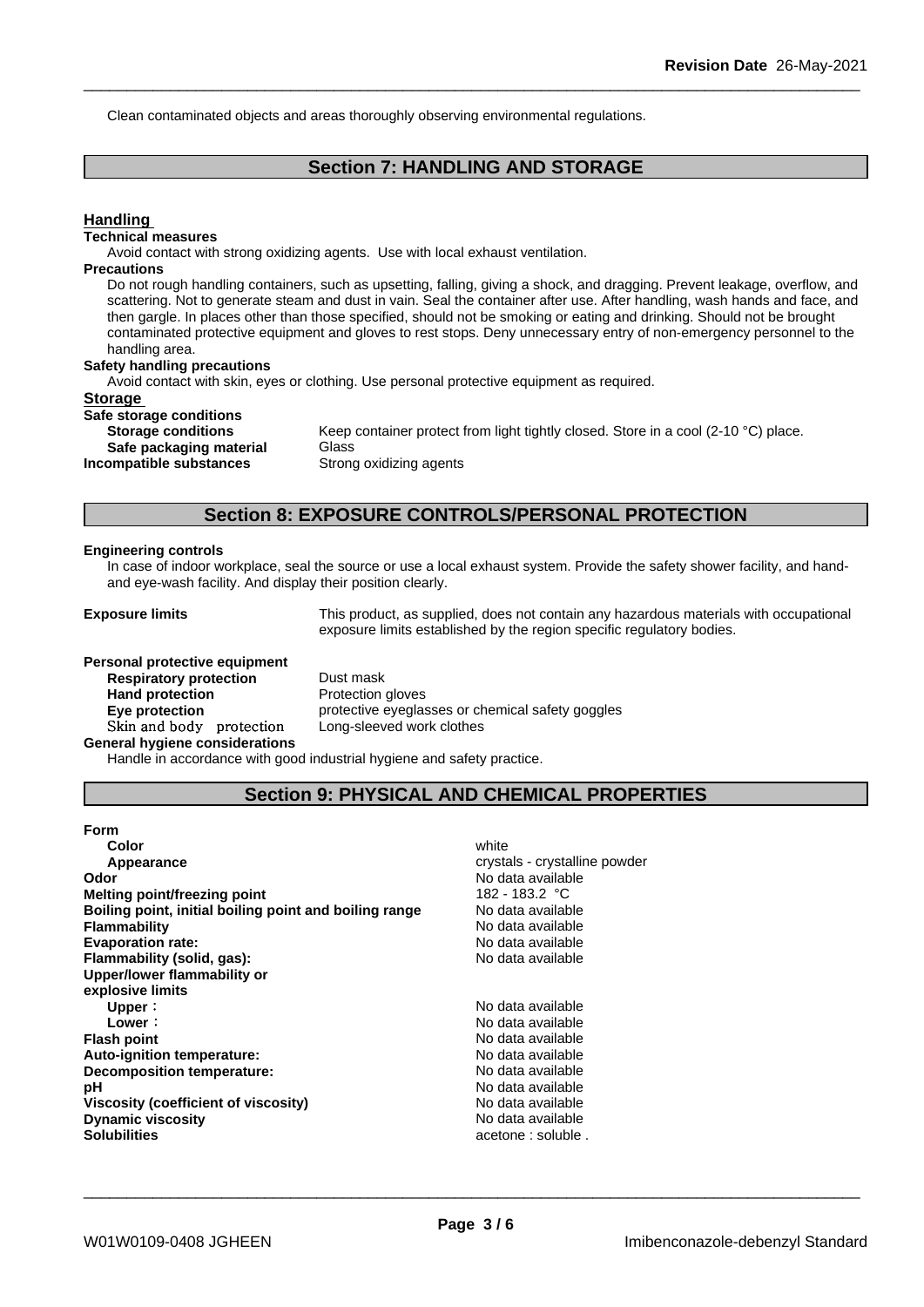**n-Octanol/water partition coefficient:(log Pow)** No data available<br>
Vanour pressure<br>
No data available **Vapour pressure**<br> **Specific Gravity / Relative density**<br>
Specific Gravity / Relative density<br>
No data available **Specific Gravity / Relative density Vapour density**<br> **Particle characteristics**<br> **Particle characteristics**<br> **Particle characteristics Particle characteristics** 

# **Section 10: STABILITY AND REACTIVITY**

**Stability**

**Reactivity Reactivity** No data available<br> **Chemical stability** May be altered by May be altered by light. **Hazardous reactions** None under normal processing **Conditions to avoid** Extremes of temperature and direct sunlight **Incompatible materials** Strong oxidizing agents **Hazardous decomposition products** Carbon monooxide (CO), Carbon dioxide (CO2), Nitrogen oxides (NOx), Halides

# **Section 11: TOXICOLOGICAL INFORMATION**

**Skin irritation/corrosion**<br> **Serious eve damage/ irritation**<br> **Serious eve damage/ irritation Serious** eye damage/ irritation **Respiratory or skin sensitization** No data available **Reproductive cell mutagenicity** No data available **Carcinogenicity Carcinogenicity No data available** 

**Reproductive toxicity**  $\qquad \qquad \qquad$  No data available **STOT-single exposure**<br> **STOT-repeated exposure**<br> **STOT-repeated exposure STOT-repeated exposure Aspiration hazard No data available** No data available

**Acute toxicity Acute toxicity Acute has a structure in the structure of**  $\mathbb{R}^n$  **and**  $\mathbb{R}^n$  **<b>No data available** 

# **Section 12: ECOLOGICAL INFORMATION**

**Ecotoxicity No information available** 

**Other data** No data available

**Persistence and degradability** No information available **Bioaccumulative potential** No information available **Mobility** in soil No information available **Hazard to the ozone layer** No information available

# **Section 13: DISPOSAL CONSIDERATIONS**

#### **Waste from residues**

Disposal should be in accordance with applicable regional, national and local laws and regulations.

# **Contaminated container and contaminated packaging**

Disposal should be in accordance with applicable regional, national and local laws and regulations.

## **Section 14: TRANSPORT INFORMATION**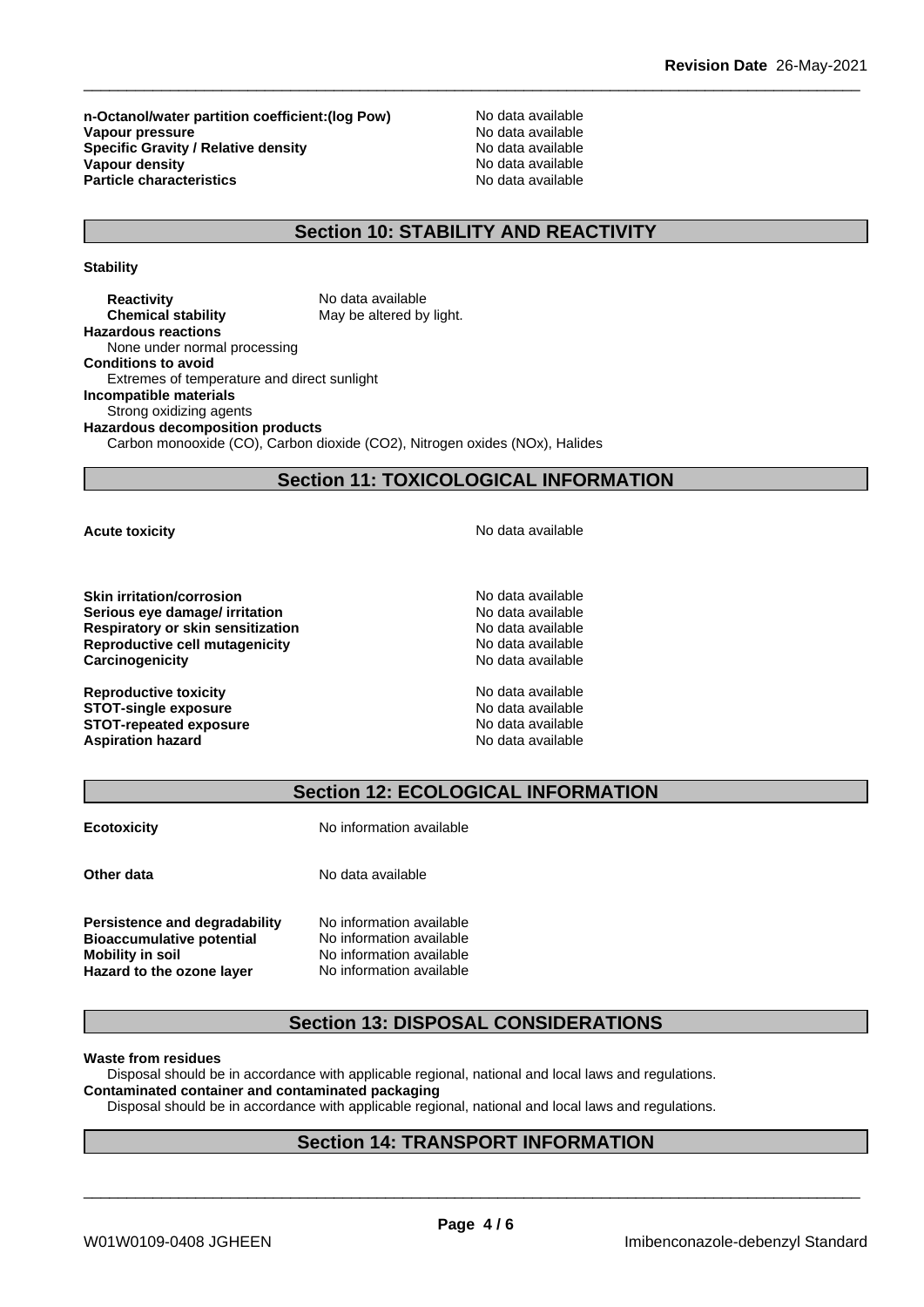| <b>ADR/RID</b>                                                 | Not regulated  |
|----------------------------------------------------------------|----------------|
| UN number                                                      |                |
| Proper shipping name:                                          |                |
| <b>UN classfication</b>                                        |                |
| <b>Subsidiary hazard class</b>                                 |                |
| Packing group                                                  |                |
| <b>Marine pollutant</b>                                        | Not applicable |
| <b>IMDG</b>                                                    | Not regulated  |
| <b>UN number</b>                                               |                |
| Proper shipping name:                                          |                |
| <b>UN classfication</b>                                        |                |
| <b>Subsidiary hazard class</b>                                 |                |
| Packing group                                                  |                |
| <b>Marine pollutant (Sea)</b>                                  | Not applicable |
| <b>Transport in bulk according to</b> No information available |                |
| Annex II of MARPOL 73/78 and                                   |                |
| the IBC Code                                                   |                |
| <b>IATA</b>                                                    | Not regulated  |
| <b>UN number</b>                                               |                |
| Proper shipping name:<br><b>UN classfication</b>               |                |
| <b>Subsidiary hazard class</b>                                 |                |
| Packing group                                                  |                |
| <b>Environmentally Hazardous</b>                               | Not applicable |
| <b>Substance</b>                                               |                |

# **Section 15: REGULATORY INFORMATION**

| International Inventories                            |                |
|------------------------------------------------------|----------------|
| <b>EINECS/ELINCS</b>                                 |                |
| <b>TSCA</b>                                          |                |
| Japanese regulations                                 |                |
| <b>Fire Service Act</b>                              | Not applicable |
| <b>Poisonous and Deleterious</b>                     | Not applicable |
| <b>Substances Control Law</b>                        |                |
| Industrial Safety and Health Act Not applicable      |                |
| Regulations for the carriage                         | Not applicable |
| and storage of dangerous                             |                |
| goods in ship                                        |                |
| <b>Civil Aeronautics Law</b>                         | Not applicable |
| <b>Pollutant Release and Transfer Not applicable</b> |                |
| <b>Register Law</b>                                  |                |
| <b>Export Trade Control Order</b>                    | Not applicable |
|                                                      |                |

# **Section 16: OTHER INFORMATION**

| Key literature references and | NITE: National Institute of Technology and Evaluation (JAPAN)                   |
|-------------------------------|---------------------------------------------------------------------------------|
| sources for data etc.         | http://www.safe.nite.go.jp/japan/db.html                                        |
|                               | <b>IATA dangerous Goods Regulations</b>                                         |
|                               | RTECS: Registry of Toxic Effects of Chemical Substances                         |
|                               | Japan Industrial Safety and Health Association GHS Model SDS                    |
|                               | Dictionary of Synthetic Oraganic Chemistry, SSOCJ, Koudansha Scientific Co.Ltd. |
|                               | Chemical Dictionary, Kyouritsu Publishing Co., Ltd.                             |
|                               | etc                                                                             |

#### **Disclaimer**

This SDS is according to JIS Z 7253: 2019. The information provided in this Safety Data Sheet is correct to the best of our knowledge, information and belief at the date of its publication. The information given is designed only as a guidance for safe handling, and is not to be considered a warranty or quality specification. The information relates only to the specific material designated and may not be valid for such material used in combination with any other materials or in any process, unless